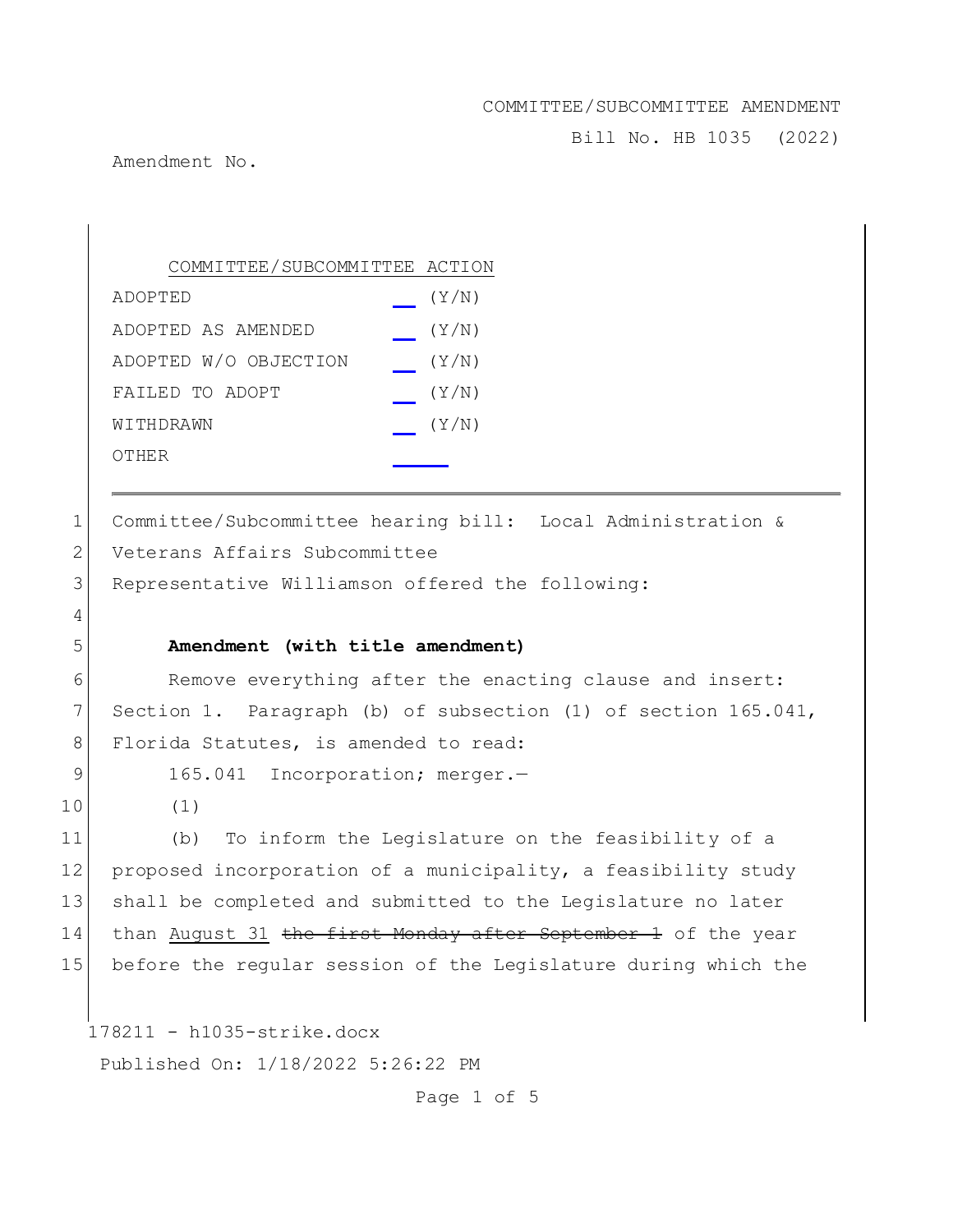Bill No. HB 1035 (2022)

Amendment No.

| 16 | municipal charter would be enacted. The feasibility study shall |
|----|-----------------------------------------------------------------|
| 17 | contain the following:                                          |
| 18 | The location of territory subject to boundary change,<br>1.     |
| 19 | and a map of the area which identifies the proposed change, and |
| 20 | documentation attesting to the accuracy of the description and  |
| 21 | map. Acceptable forms of documentation include, but are not     |
| 22 | limited to:                                                     |
| 23 | a. A property information report as defined in s.               |
| 24 | $627.7843(1)$ .                                                 |
| 25 | b. A final drawing, plan, specification, plat, or report        |
| 26 | prepared by a professional surveyor or mapper licensed and in   |
| 27 | good standing under ch. 472 and sealed as required by s.        |
| 28 | 472.025.                                                        |
| 29 | c. A title opinion prepared by a member in good standing of     |
| 30 | The Florida Bar.                                                |
| 31 | The major reasons for proposing the boundary<br>2.              |
| 32 | change.                                                         |
| 33 | The following characteristics of the area:<br>3.                |
| 34 | A list of the current land use designations applied to<br>а.    |
| 35 | the subject area in the county comprehensive plan.              |
| 36 | b. A list of the current county zoning designations             |
| 37 | applied to the subject area.                                    |
| 38 | c. A general statement of present land use characteristics      |
| 39 | of the area.                                                    |
|    |                                                                 |
|    | $178211 - h1035 - strike.docx$                                  |
|    | Published On: 1/18/2022 5:26:22 PM                              |

Page 2 of 5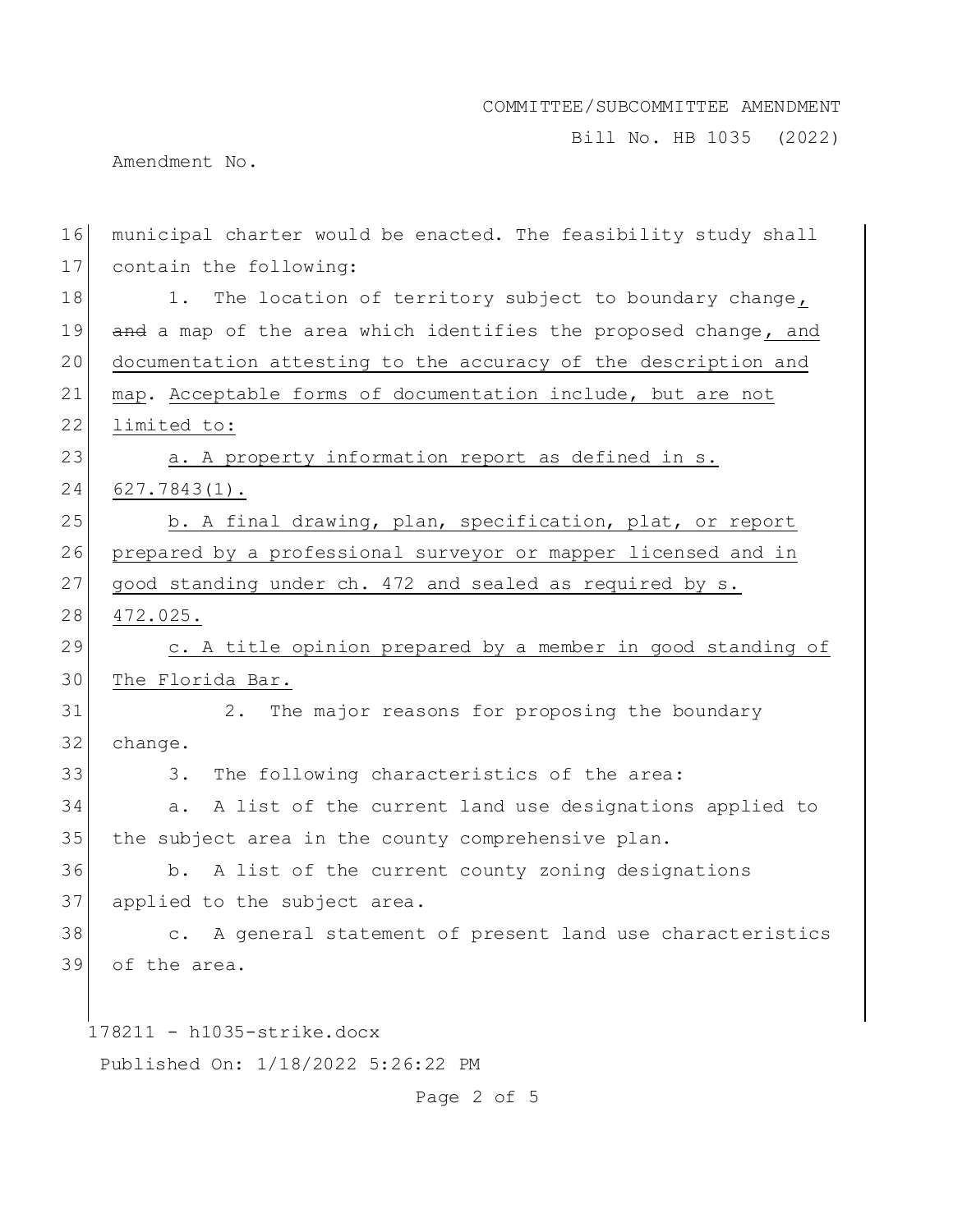Bill No. HB 1035 (2022)

Amendment No.

40 d. A description of development being proposed for the 41 territory, if any, and a statement of when actual development is 42 expected to begin, if known.

43 4. A list of all public agencies, such as local 44 governments, school districts, and special districts, whose 45 current boundary falls within the boundary of the territory 46 proposed for the change or reorganization.

47 5. A list of current services being provided within the 48 proposed incorporation area, including, but not limited to, 49 water, sewer, solid waste, transportation, public works, law 50 enforcement, fire and rescue, zoning, street lighting, parks and 51 recreation, and library and cultural facilities, and the 52 estimated costs for each current service.

53 6. A list of proposed services to be provided within the 54 proposed incorporation area, and the estimated cost of such 55 proposed services.

56 7. The names and addresses of three officers or persons 57 submitting the proposal.

58 8. Evidence of fiscal capacity and an organizational plan 59 as it relates to the area seeking incorporation that, at a 60 minimum, includes:

61 a. Existing tax bases, including ad valorem taxable value, 62 utility taxes, sales and use taxes, franchise taxes, license and 63 permit fees, charges for services, fines and forfeitures, and 64 other revenue sources, as appropriate.

178211 - h1035-strike.docx

Published On: 1/18/2022 5:26:22 PM

Page 3 of 5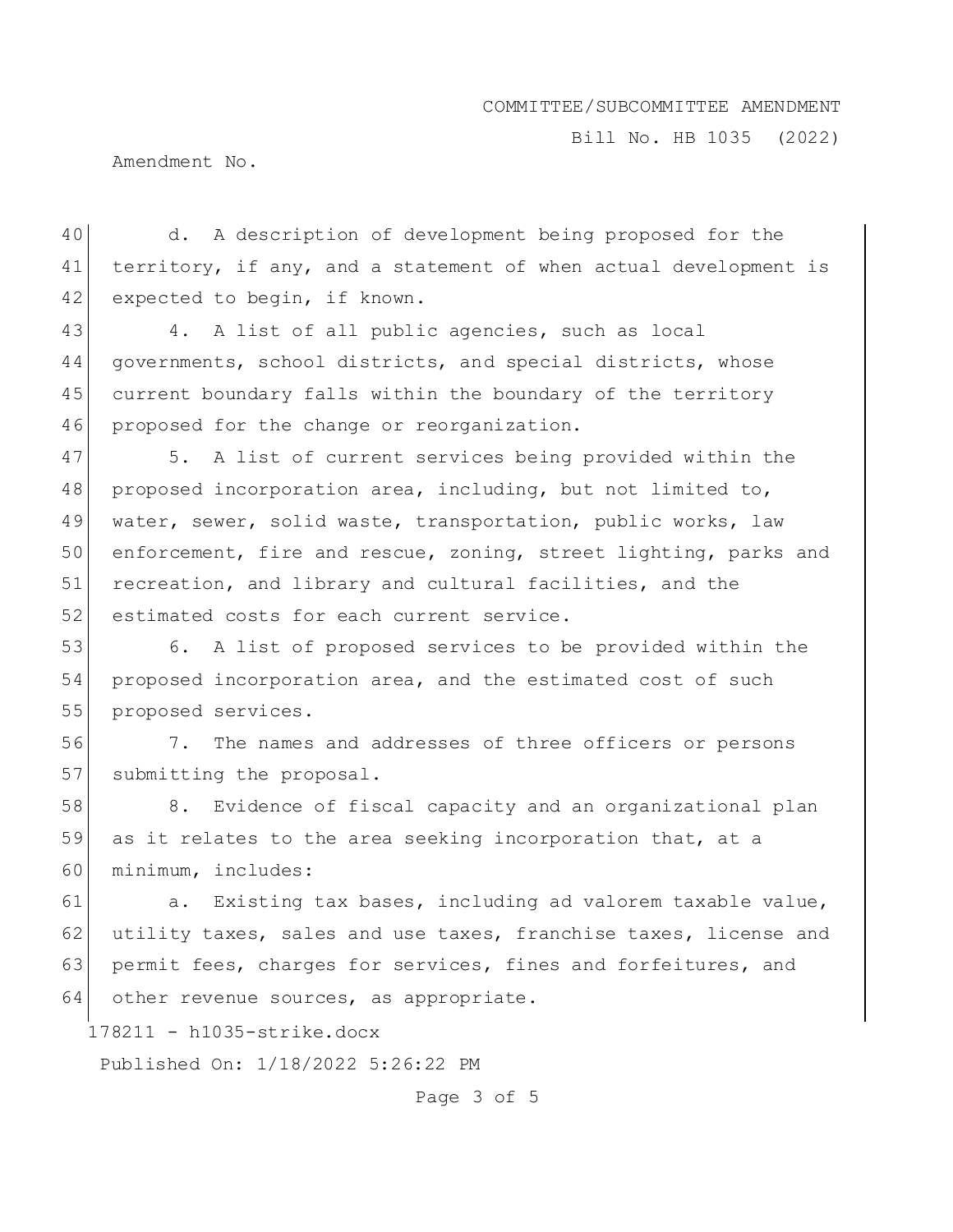Bill No. HB 1035 (2022)

Amendment No.

65 b. A 5-year operational plan that, at a minimum, includes 66 proposed staffing, building acquisition and construction, debt 67 issuance, and budgets.

 9. Data and analysis to support the conclusions that incorporation is necessary and financially feasible, including population projections and population density calculations, and an explanation concerning methodologies used for such analysis.

72 10. Evaluation of the alternatives available to the area 73 to address its policy concerns.

74 11. Evidence that the proposed municipality meets the 75 requirements for incorporation pursuant to s. 165.061.

76 12. Evidence documenting the passage of a nonbinding 77 referendum, conducted at a primary or general election, 78 supporting the incorporation of a new municipality approved by 79 60 percent or more of the qualified electors within the area of 80 the proposed municipality.

82 **-----------------------------------------------------**

81

### 83 **T I T L E A M E N D M E N T**

178211 - h1035-strike.docx 84 Remove everything before the enacting clause and insert: 85 An act relating to incorporation of municipalities; amending s. 86 165.041, F.S.; revising the date the feasibility study for a 87 proposed incorporation of a municipality must be submitted to 88 the Legislature; revising required elements of the feasibility 89 study to include documentation concerning the location of the

Published On: 1/18/2022 5:26:22 PM

Page 4 of 5